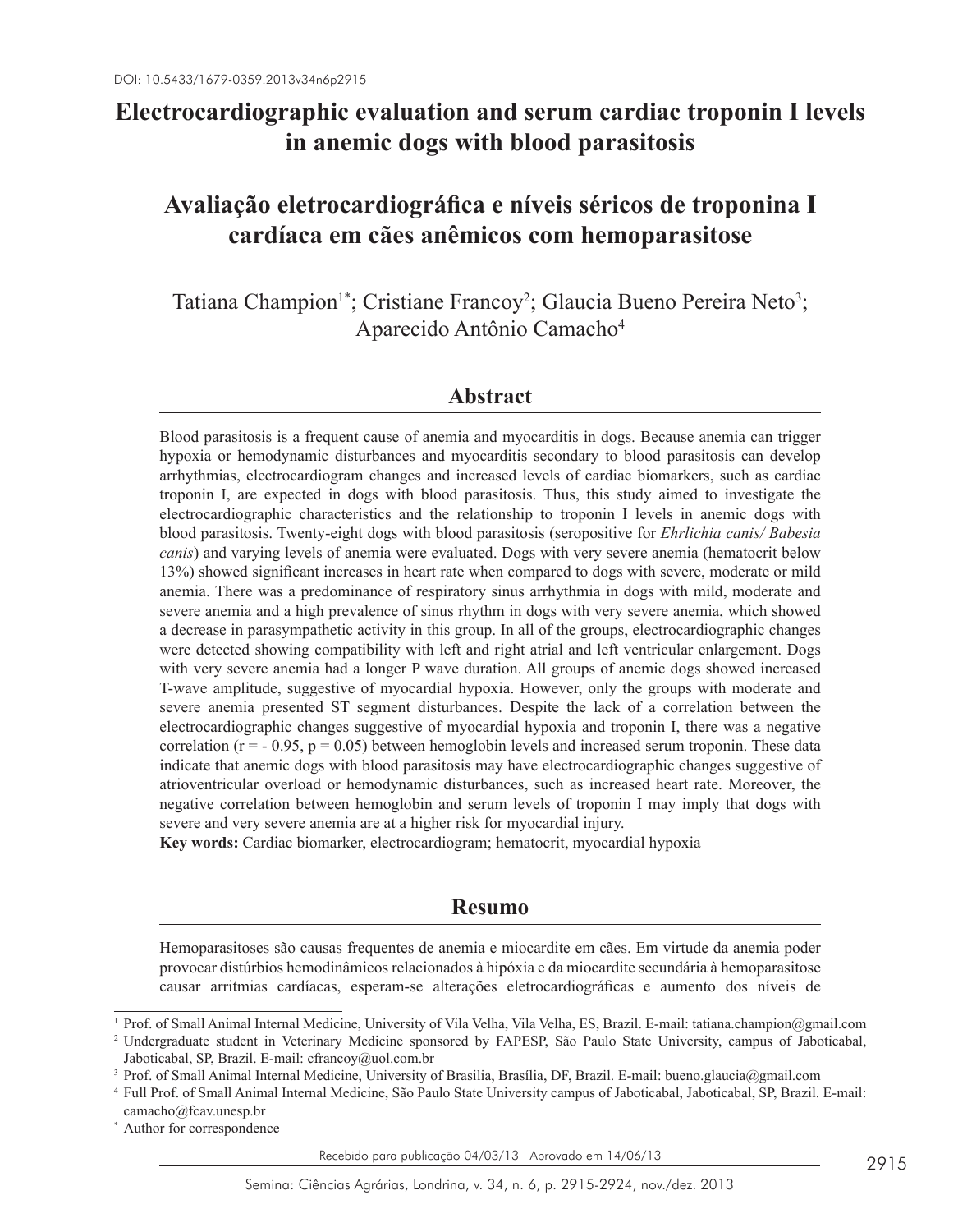biomarcadores cardíacos como troponina I cardíaca em cães com hemoparasitose. Por conseguinte, este estudo teve como objetivo investigar as características eletrocardiográficas de cães anêmicos por hemoparasitose e a relação da anemia com alterações eletrocardiográficas e aumento da troponina I cardíaca. Para tanto, foram avaliados vinte e oito cães com hemoparasitose, sorologicamente positivos para *Ehrlichia canis/ Babesia canis*, com diferentes níveis de anemia. Cães com anemia muito grave (hematócrito abaixo de 13%) apresentaram aumentos significativos da frequência cardíaca, comparados aos cães com anemia grave, moderada ou leve. Houve predomínio de arritmia sinusal respiratória em cães com anemia leve, moderada e grave e alta ocorrência de ritmo sinusal em cães com anemia muito grave, demonstrando diminuição do tônus parassimpático neste grupo. Em todos os grupos, foram detectadas alterações eletrocardiográficas sugestivas de sobrecarga ventricular e atrial esquerda, no entanto, cães com anemia muito grave, tiveram maiores durações de ondas P. Em todos os grupos de cães anêmicos, houve aumento da amplitude da onda T, sugestiva de hipóxia do miocárdio. No entanto, apenas os grupos com anemia moderada e grave apresentaram distúrbios do segmento ST. Apesar da falta de correlação entre as alterações eletrocardiográficas sugestivas de hipóxia miocárdica e os níveis de troponina I cardíacas, houve correlação negativa ( $r = -0.95$ ,  $p = 0.05$ ) entre os níveis de hemoglobina e o aumento da troponina sérica. Estes dados permitem inferir que cães anêmicos em decorrência de hemoparasitoses podem apresentar alterações eletrocardiográficas sugestivas de sobrecarga atrioventricular ou distúrbios hemodinâmicos, como aumento da frequência cardíaca. Ademais, a correlação negativa entre hemoglobina e os níveis séricos de troponina I cardíaca podem implicar em maior risco de lesão miocárdica em cães com anemia mais graves.

**Palavras-chave:** Biomarcadores cardíacos, eletrocardiograma, hematócrito, hipóxia do miocárdio

## **Introduction**

Anemia is defined as a reduction in the number of erythrocytes and/or a subnormal concentration of hemoglobin per unit volume of blood. The decrease in red cell mass results in reduced oxygen transport and may lead to tissue hypoxia and hemodynamic and non-hemodynamic compensatory events (JONES; HUNT; KING, 2000; CHAMPION; PEREIRA NETO; CAMACHO, 2011). Examples of non-hemodynamic events include an increase in erythropoietin production and a decrease in the affinity of hemoglobin for oxygen (METIVIER et al., 2000). Hemodynamic events, in turn, are related to increased sympathetic activity with consequent increases in cardiac output and to a decrease in systemic vascular resistance due to arterial vasodilation and reduced viscosity (AIRD, 2000; METIVIER et al., 2000).

The cardiac effect of anemia can be explained by the increased metabolic demand of the heart that may exceed its supply of oxygen, leading to hypoxia and myocardial infarction as described in humans with anemia (PORTMAN; STANDAERT; NING, 1995; SZACHNIEWICZ et al., 2003). The

hemodynamic effects of anemia can be related to cardiac decompensation in patients with heart failure (HORWICH et al., 2002; KOMAJDA, 2004).

Furthermore, hemodynamic changes secondary to chronic anemia may result in cardiac remodeling because chronic hypoxia causes structural alterations in the cardiac myocyte and activation of other inflammatory systems that worsen heart failure (HORWICH et al., 2002).

There are many causes of anemia in dogs, and the severity can be classified by magnitude, time of evolution and cardiopulmonary adaptations (AIRD, 2000). Ehrlichiosis and babesiosis are frequent causes of anemia and may worsen heart function due to possible promotion of myocardial injury, such as myocarditis and the subsequent development of arrhythmias (LOBETTI; DVIR; PEARSON, 2002; LOBETTI, 2005; DINIZ et al., 2008).

The electrocardiogram is a useful test for the diagnosis of arrhythmias, but it can also be used to evaluate signs of cardiac chambers enlargement and disorders related to myocardial hypoxia (TILLEY, 1995). Furthermore, the cardiac biomarkers are being used in various clinical situations to assess the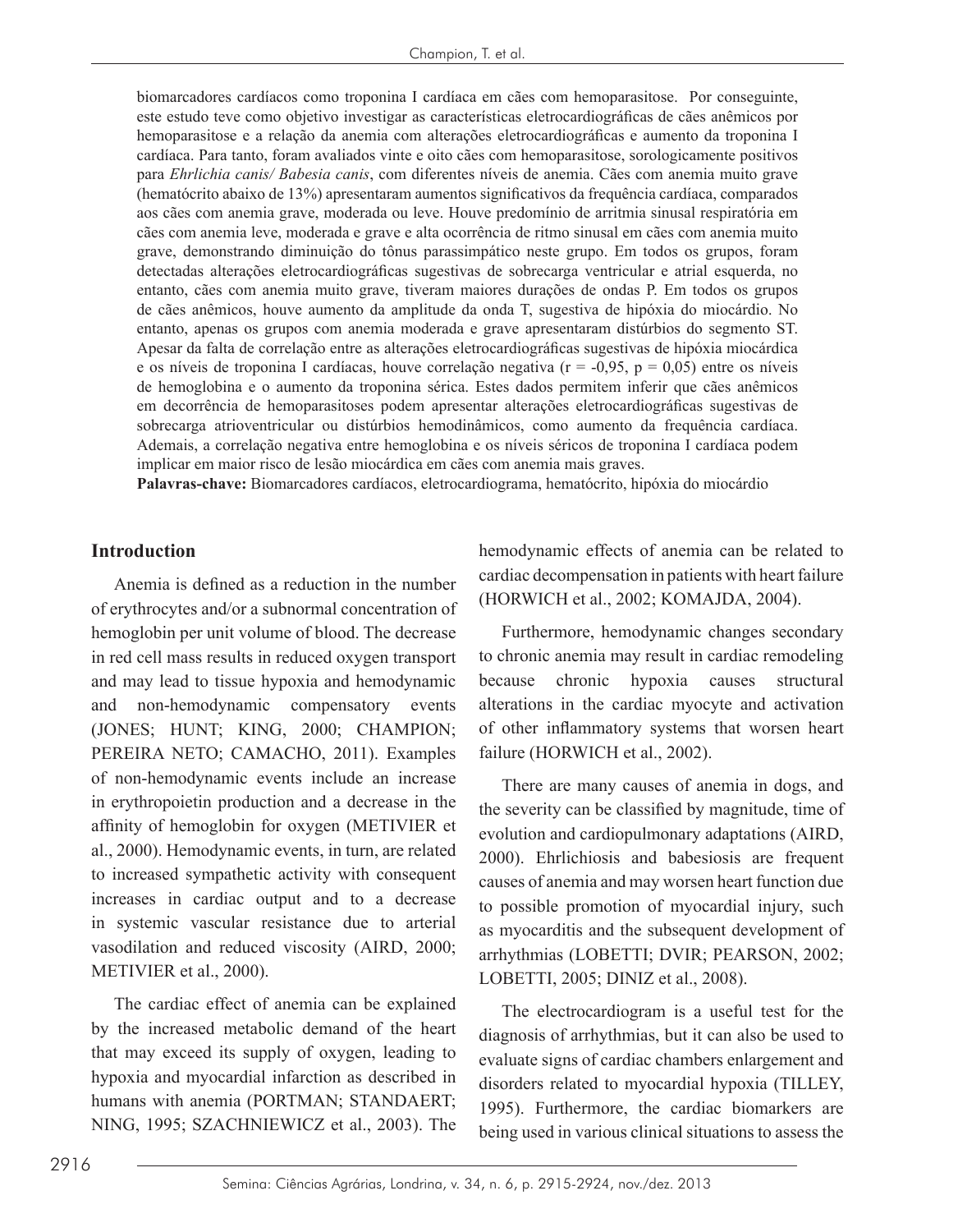degree of myocardial injury in heart disease in several clinical situations in which myocardial lesions can be related to non-cardiac injuries and anemia as babesiosis (LOBETTI; DVIR; PEARSON, 2002; LOBETTI, 2005) ehrlichiosis (DINIZ et al., 2008) and immune-mediated hemolytic anemia (GOW et al., 2011). Higher serum concentrations of cardiac troponin I in dogs with primary hemolytic anemia than hospitalized ill dogs or healthy dogs revealed that anemia can promote subclinical myocyte damage (GOW et al., 2011).

Because of the possibility of electrocardiographic changes resulting from hemodynamic dysfunction in conditions such as anemia and the possibility of cardiac injury caused by hemoparasitosis, this study aimed to evaluate the electrocardiographic parameters and determinate cardiac troponin I levels in anemic dogs due to natural infection by *Erlichia canis* and/or *Babesia canis*.

#### **Material and Methods**

#### *Animals*

Twenty-eight dogs without preexisting heart disease and with anemia due to ehrlichiosis and/ or canine babesiosis were placed into four groups according to the severity of anemia. The groups were classified as mild, moderate, severe and very severe anemia, represented by a hematocrit ranging from 30 to 35% (n=7), 20 to 29% (n=7), 13 to 19%  $(n=7)$  and below 13%  $(n=7)$ , respectively. The control group consisted of seven healthy dogs with a negative serology for ehrlichiosis and babesiosis. All animals of each group underwent measurements of serum troponin I levels, blood count, an electrocardiogram and a Doppler echocardiogram.

Anemic dogs were  $6.43 \pm 3.83$  years old, weighed  $10.45 \pm 7.76$  kg and included 14 males and 14 females. The study included 18 mongrel dogs, six poodles, one pinscher, one boxer, one beagle and one American pit bull. The dogs in the control group were  $5.99 \pm 2.91$  years old, weighed  $11.56 \pm 6.31$  kg, and included five females and two males, of which three were Mongrel dogs, two were poodles and two were beagles.

#### *Hematologic examinations*

Blood samples were collected by jugular venipuncture for the attainment of complete blood counts. The global count of erythrocytes, leukocytes and platelets, the hemoglobin levels and the packed cell volume average were determined by automated cell counts (ACT-8 Coulter® - Miami – EUA), and the differential leukocyte counts were made in blood smears stained with Rosenfeld and examined by microscopy optics (Microscope Nikon® Eclipse – E 200 Tokyo - Japan). The serological diagnosis of ehrlichiosis and babesiosis was performed by indirect immunofluorescent reaction (RIFI) to detect antibodies against *Babesia canis* and *Erlichia canis*, where the samples with titers above 1:20 for *E. canis*  and 1:40 for *B. canis* were considered positive. Moreover, the determination of cardiac troponin I levels was performed by an automated quantitative method (VIDAS® - Troponin I Ultra – Biomeriéux – Marcy-l'Etoile – France) with the ELFA technique (Enzyme-Linked Fluorescent Assay), and the lower limit for the dosage was 0.01 mg/L.

## *Electrocardiogram*

A six-lead computerized electro-cardiogram (ECG-PC - TEB – São Paulo, Brazil) was used for electrocardiography recording. The dogs were positioned in right lateral recumbence, and the electrode clips were attached to the animals' skin in the standard positions as described by Tilley (1992). The paper speed was 50 mm/sec, and the electrocardiogram was standardized at  $1 \text{ mV} = 1 \text{ cm}$ . The electrocardiogram analysis was obtained from lead II. We measured the following parameters: duration of P wave (Pms), P wave amplitude (PmV), duration of PR interval (PRms), duration of QRS complex (QRSms), R wave amplitude (RmV),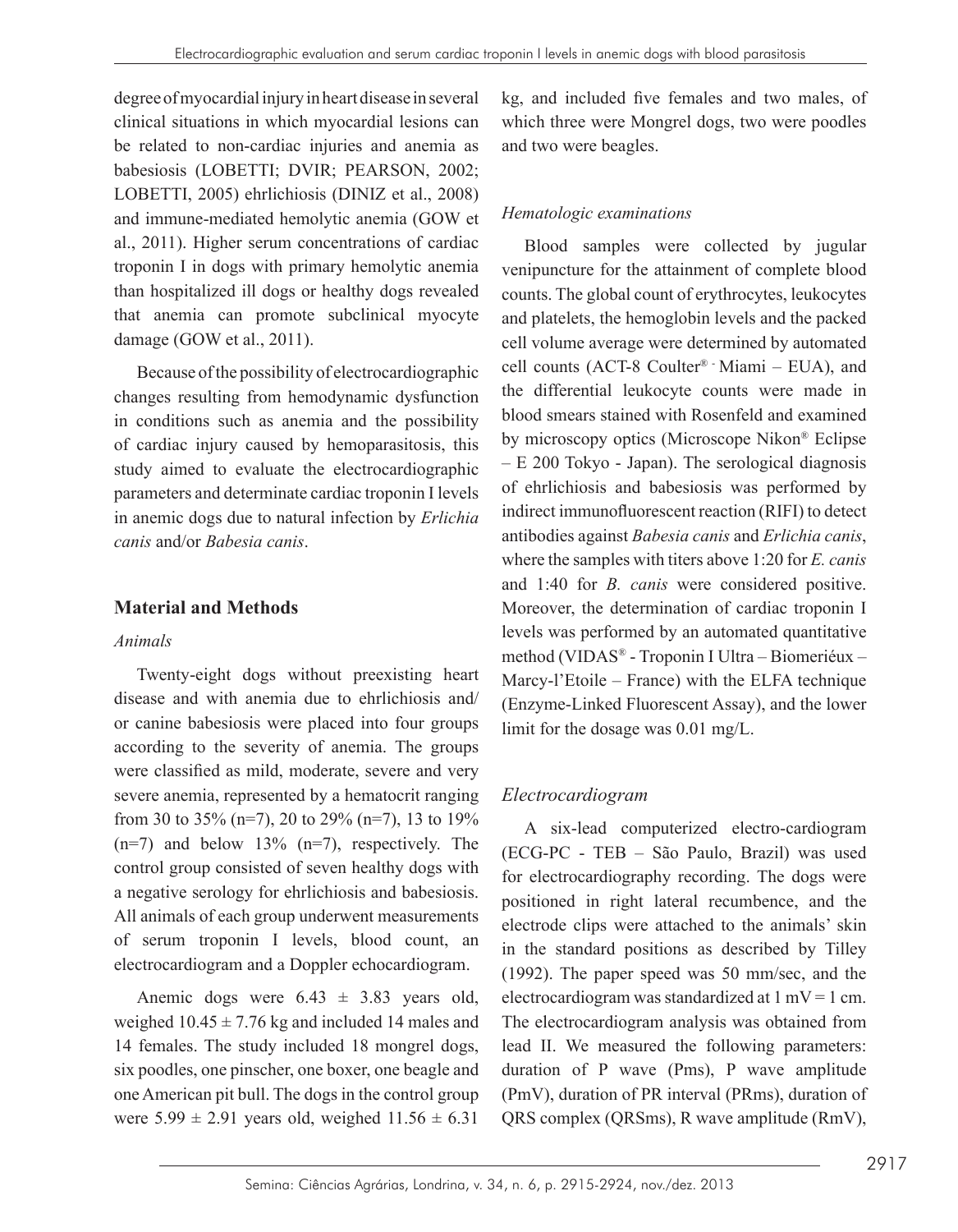duration of QT interval (QTms), ST segment amplitude (ST), T wave amplitude (T), mean electrical axis, heart rate (HR) and heart rhythm.

#### *Statistical analysis*

The statistical analysis was performed using statistical software (Statistical software MINITAB 15.1 State College, USA). The distribution pattern of normality was assessed by Kolmogorov-Smirnov test. Parametric variables were analyzed using analysis of variance (ANOVA) followed by a Tukey's test (electrocardiographic parameters). The Pearson correlation test was used to compare hemoglobin levels and electrocardiographic parameters, and the chi-square test was used to analyze categorical variables (troponin elevation and degree of anemia) using a 5% level of significance.

#### **Results**

The mean values and the standard deviations of the total erythrocyte count, the hemoglobin concentration and the hematocrit of the control group and the anemic groups, divided according to the severity of anemia, are shown in Table 1.

**Table 1.** Mean values  $\pm$  SD of erythrocytes, hemoglobin and hematocrit in the control group, and the mild, moderate, severe and very severe anemia groups.

|                    | Erythrocytes $x103$  | Hemoglobin $(g/dL)$ | Hematocrit $(\% )$ |
|--------------------|----------------------|---------------------|--------------------|
| Control Group      | $6337.14 \pm 662.14$ | $14.97 \pm 1.75$    | $46.09 \pm 5.64$   |
| Mild anemia        | $4965.71 \pm 162.36$ | $11.81 \pm 1.35$    | $33.37 \pm 1.59$   |
| Moderate anemia    | $4040.00 \pm 415.57$ | $9.33 \pm 1.29$     | $27.09 \pm 2.97$   |
| Severe anemia      | $2444.29 \pm 452.62$ | $5.76 \pm 0.73$     | $17.23 \pm 1.34$   |
| Very severe anemia | $1502.86 \pm 410.96$ | $3.36 \pm 0.44$     | $10.21 \pm 1.68$   |

**Source:** Elaboration of the authors.

Only three out of the 28 anemic dogs showed no evidence of concurrently possessing anti-Erlichia and anti-Babesia antibodies. Of these dogs, two dogs from the group with severe anemia had positive serology only for *Erlichia canis,* and one dog from the group with very severe anemia had positive serology only for *Babesia canis*.

Pertaining to cardiac rhythm, there was a predominance of respiratory sinus arrhythmia in groups with mild and moderate anemia, and in both groups, 87.71% of the dogs presented this rhythm. The group with severe anemia revealed a predominance of sinus arrhythmia, involving 57.14% of the dogs. In the group with very severe anemia, 42.86% of the dogs showed sinus arrhythmia. The second-most common rhythm was sinus rhythm, appearing in 12.29% of the dogs in groups with mild and moderate anemia and 42.86% of the dogs in groups with severe and very severe anemia. Only one dog in the group with severe anemia showed junctional rhythm.

The heart rate in dogs with very severe anemia was higher than the other groups, and there were no significant differences between groups with mild, moderate and severe anemia. The heart rate values and other electrocardiographic parameters are shown in Table 2.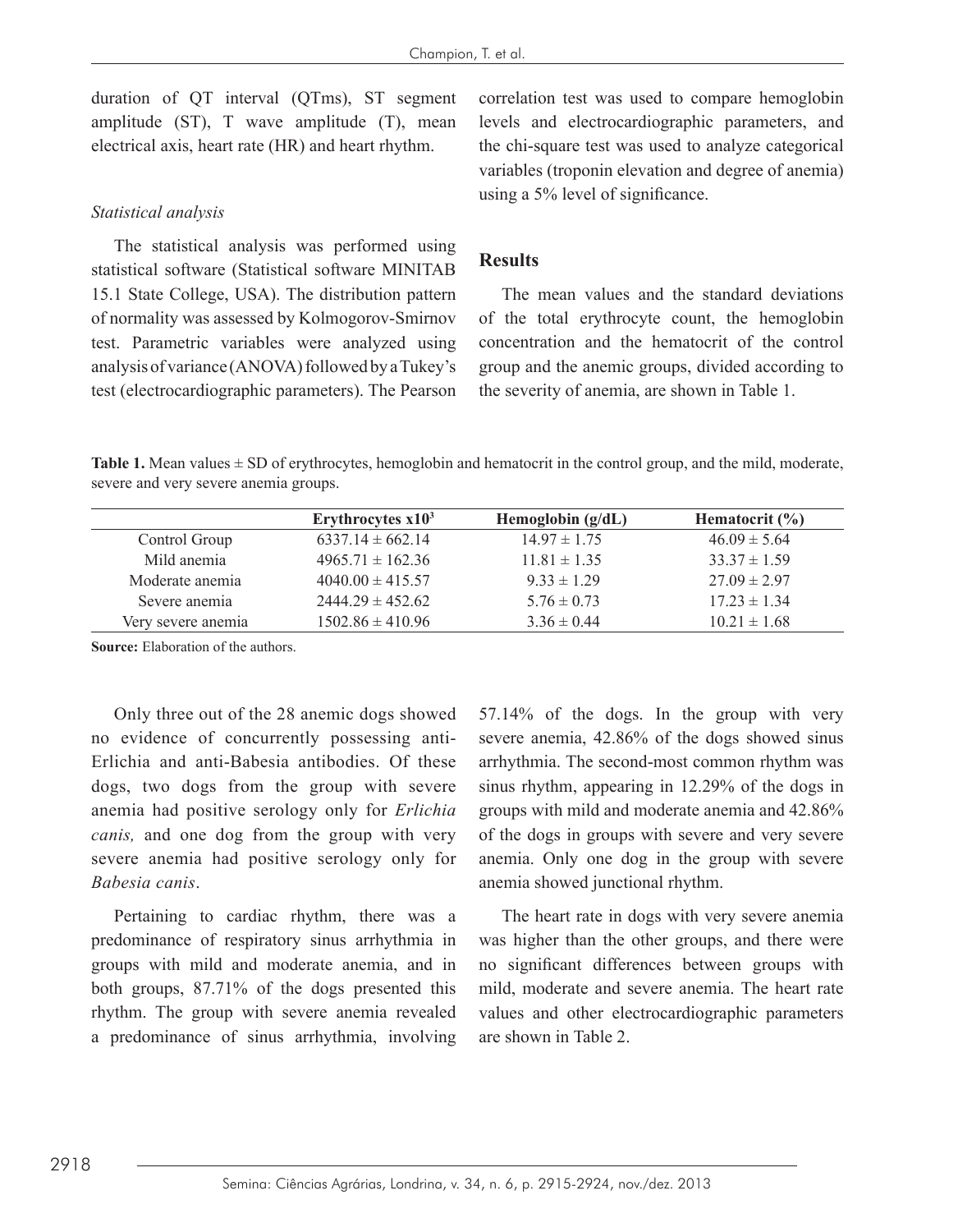|            | Anemia                        |                               |                               |                               |                                |  |
|------------|-------------------------------|-------------------------------|-------------------------------|-------------------------------|--------------------------------|--|
|            | <b>Control Group</b>          | <b>Mild</b>                   | <b>Moderate</b>               | <b>Severe</b>                 | Very severe                    |  |
|            | $(n=7)$                       | $(n=7)$                       | $(n=7)$                       | $(n=7)$                       | $(n=7)$                        |  |
| P(ms)      | $41.86 \pm 2.54$ <sup>a</sup> | $45.57\pm4.61^{\circ}$        | $44.28 \pm 6.13^{\circ}$      | $44.72 \pm 5.62$ <sup>a</sup> | $55.71 \pm 6.72$ <sup>b</sup>  |  |
| P(mV)      | $0.20 \pm 0.02^{\text{a}}$    | $0.23 \pm 0.10^a$             | $0.15 \pm 0.06^a$             | $0.18 \pm 0.09$ <sup>a</sup>  | $0.19 \pm 0.05^{\text{a}}$     |  |
| $PR$ (ms)  | $90.43 \pm 10.5^{\circ}$      | $109.14\pm6.4^{\circ}$        | $95.71 \pm 20.1$ <sup>a</sup> | $90.43 \pm 6.6^a$             | $87.00 \pm 23.1$ <sup>a</sup>  |  |
| QRS (ms)   | $54.57 \pm 4.61$ <sup>a</sup> | $56.71 \pm 7.18$ <sup>a</sup> | $59.14 \pm 5.61$ <sup>a</sup> | 51.43 $\pm$ 7.74 <sup>a</sup> | $60.14 \pm 10.7$ <sup>a</sup>  |  |
| R(mV)      | $1.10 \pm 0.27$ <sup>a</sup>  | $1.20 \pm 0.25$ <sup>a</sup>  | $1.61 \pm 0.18$ <sup>a</sup>  | $1.04\pm0.84$ <sup>a</sup>    | $1.39 \pm 0.49^a$              |  |
| $QT$ (ms)  | $189.0 \pm 8.6^{\circ}$       | $216.7 \pm 26.0^{\circ}$      | $208.9 \pm 32.2^{\circ}$      | $184.9 \pm 14.5^{\circ}$      | $188.7 \pm 23.7$ <sup>a</sup>  |  |
| HR(bpm)    | $122.1 \pm 22.5^{\circ}$      | $104.9 \pm 18.0^a$            | $105.9 \pm 16.9^{\circ}$      | $130.0 \pm 23.4^{\circ}$      | $135.6 \pm 12.8$ <sup>b</sup>  |  |
| Axis $(°)$ | 73.86±11.48 <sup>a</sup>      | 72.86±15.99 <sup>a</sup>      | $67.86 \pm 13.75^{\circ}$     | $40.57\pm68.05^{\circ}$       | $63.43 \pm 15.91$ <sup>a</sup> |  |

**Table 2.** Mean values and standard deviations of electrocardiographic parameters in dogs (n = 28) with different degrees of anemia caused by *Ehrlichia canis* and *Babesia canis* infections in relation to the control group.

 $Pms = P$  wave duration (milliseconds);  $PmV = P$  wave amplitude (millivolt);  $PRms = PR$  interval duration (milliseconds);  $ORSm =$ QRS complex duration (milliseconds);  $RmV = R$  wave amplitude (millivolt);  $QTms = QT$  interval duration (milliseconds); HRbpm  $=$  heart rate beats/minute; Axis (degree)  $=$  electrical cardiac axis. Values (mean  $\pm$  standard deviation) with the same letters in the same row for each group (control, mild, moderate, severe and very severe) are not statistically different (P> 0.05). **Source:** Elaboration of the authors.

The analysis of wave amplitudes and durations in DII according to reference values for dogs (TILLEY, 1992; WOLF; CAMACHO; SOUZA, 2000) showed that 85.71% (24/28) of the anemic dogs produced at least one altered electrocardiographic parameter. Table 3 shows the percentage of electrocardiographic abnormalities in anemic dogs classified according to the severity of anemia in mild, moderate, severe and very severe groups.

**Table 3.** Percentage of electrocardiographic abnormalities in anemic dogs  $(n = 28)$  divided according to the severity of anemia in four groups of seven dogs (mild, moderate, severe and very severe) and caused by natural infection with *Ehrlichia canis* and *Babesia canis.*

| <b>ECG</b> abnormalities     | Mild $(\% )$ | Moderate $(\% )$ | Severe $\frac{6}{6}$ | Very severe $\frac{6}{6}$ |
|------------------------------|--------------|------------------|----------------------|---------------------------|
| Increase in P-wave amplitude | 42.86        | 14.29            | 28.57                | 14.29                     |
| Increase in P-wave duration  | 28.57        | 28.57            | 42.86                | 100                       |
| Increase in QRS duration     | 28.57        | 28.57            | 14.29                | 42.86                     |
| Increase in R-wave amplitude | 14.29        | 85.71            | 28.57                | 57.14                     |
| Abnormalities in PR interval | 0            | $\theta$         |                      |                           |
| Abnormalities in QT interval | 57.14        | 14.29            | 14.29                | 42.86                     |
| ST segment depression        | 0            | 42.86            | 14.29                |                           |
| ST segment elevation         | 0            | $\theta$         | 14.29                | $\theta$                  |
| Increase in T-wave amplitude | 14.29        | 14.29            | 14.29                | 14.29                     |
| RV axis deviation            | $\theta$     | $\theta$         | 14.29                | $\theta$                  |
| Cardiac rhythm disturbance*  |              |                  |                      | 14.29                     |

\* Junctional Rhythm; ECG = Electrocardiographic; RV = right ventricular. **Source:** Elaboration of the authors.

However, when compared to the control group, only the values of P-wave amplitudes in the group with severe anemia and the QT intervals in the group with mild anemia were significantly increased. There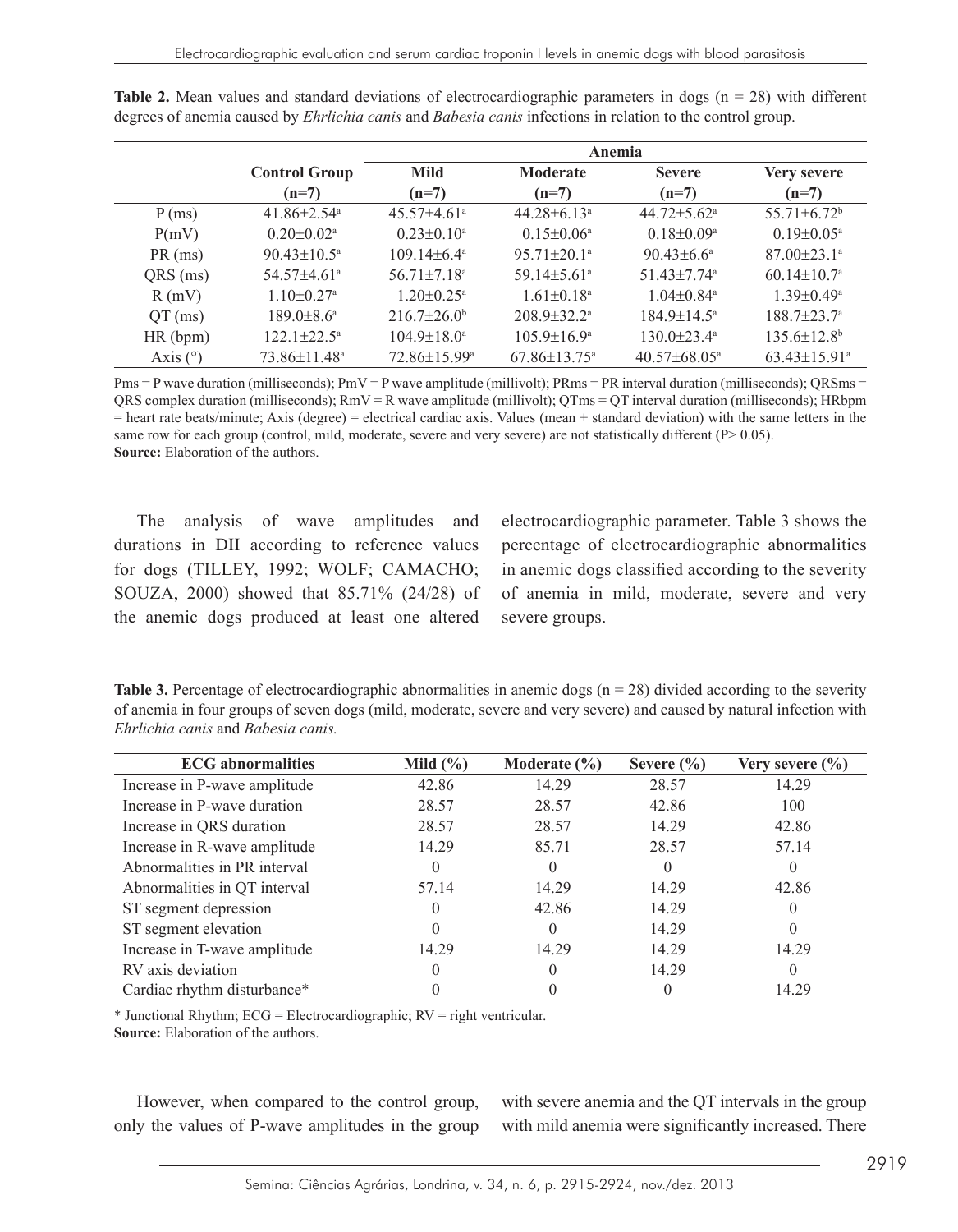was an association between the degree of anemia and an increased P wave duration ( $p = 0.003$ ).

Only 10.71% (3/28) of the anemic dogs showed increased concentrations of troponin I, with two of these dogs having very severe anemia and one having severe anemia. There was a negative correlation between the level of hemoglobin and an increased troponin I concentration  $(r = -0.950)$ ,  $p = 0.05$ ). However, there was no association between increased levels of troponin I and electrocardiographic parameters suggestive of myocardial hypoxia, such as ST-segment elevation (Figure 1) or T-wave changes (Figure 2).

**Figure 1.** Electrocardiographic recordings showing ST-segment depression in dogs with moderate (A) and severe (B) anemia. Lead DII, 50 mm/s, sensibility, N.



**Source:** Elaboration of the authors.

**Figure 2**. Electrocardiographic recordings showing increases in T-wave amplitude in dogs with mild (A), moderate (B), severe (C) and very severe (D) anemia. Lead DII, 50 mm/s, sensibility, N.



**Source:** Elaboration of the authors.

## **Discussion**

Among the cardiac rhythms assessed by electrocardiography, sinus arrhythmia occurred most frequently (85.71%) in dogs with mild and moderate anemia. In dogs with severe and very severe anemia, the occurrence of this rhythm was not as significant, likely due to the sympathetic activity surpassing the activities of the parasympathetic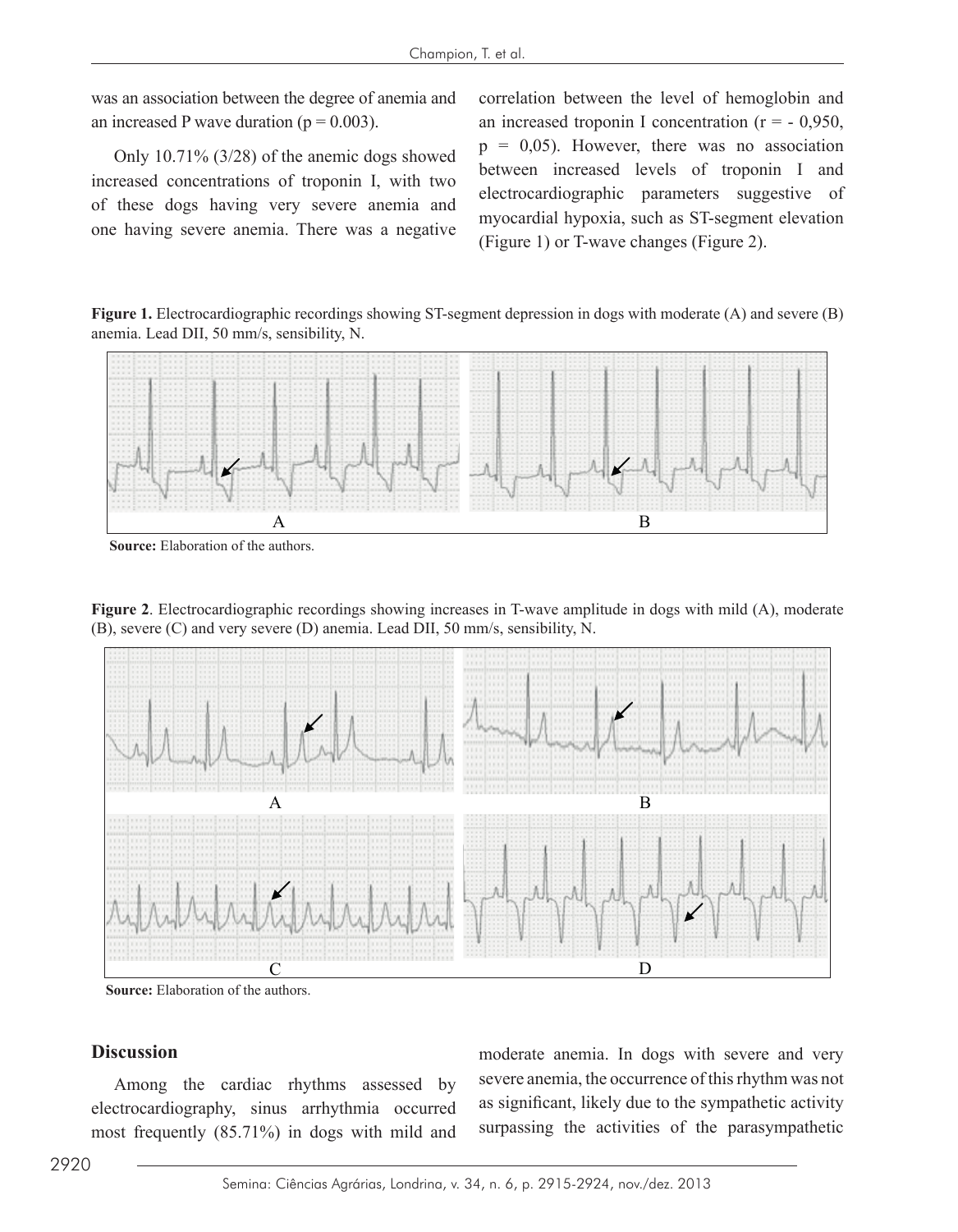nervous system. In response to hypoxemia, it was observed that patients with anemia may have generalized peripheral vasodilation leading to hypotension, and as a compensatory mechanism, the vasodilation activates the sympathetic nervous system, allowing vasoconstriction to maintain a normal blood pressure range (MARTINS et al., 2012). Apart from vasoconstriction, sympathetic activation promotes an increased heart rate and positive inotropism (HORWICH et al. 2002; ANAND et al., 2004). In this study, there was no occurrence of sinus tachycardia; however, although the heart rate was within normal limits in all groups, the mean values of heart rates in dogs with very severe anemia were statistically higher than all the other dogs. The heart rate is increased in anemia due to hypoxia-stimulated chemoreceptors and increased sympathetic activity (METIVIER et al., 2000).

Electrocardiogram characteristics compatible with atrioventricular overload are perhaps related to an increased plasma volume, high levels of myocardial wall stress and left ventricular hypertrophy that occur in response to anemia because tissue hypoxia and peripheral vasodilation related to anemia lead to a hemodynamic response, such as sympathetic activation (METIVIER et al., 2000; MARTINS et al., 2012), activation of the renin angiotensin aldosterone system and increased production of the antidiuretic hormone (HORWICH et al., 2002; ANAND et al., 2004). These mechanisms promote water retention, which, when combined with myocardial hypoxia and oxidative stress, explain why anemia may precipitate congestive heart failure, even in normal individuals (ANAND et al., 2004).

In this study, left atrial enlargement was related to the degree of anemia severity, and all dogs with very severe anemia showed increases in the P-wave duration. The same can be observed in relation to left ventricular overload because dogs with very severe anemia showed increases in the QRS complex more frequently (48.86%) compared to other groups.

Because every animal included in this study had not heart disease, electrocardiographic findings consistent with atrial or ventricular overload may be related to compensatory hemodynamic changes. Furthermore, electrocardiographic traces that suggest left ventricular overload, such as changes in the QRS complex and the R wave, corroborate the findings on left ventricular hypertrophy previously described in dogs with anemia (SCHEEL; WILLIAMS, 1985).

Although only one dog had right ventricular electrical axis deviation, there was no consensus about the effects of anemia in the cardiac axis because there are reports of right axis deviation (MANOACH et al., 1971), left axis deviation (ROSENTHAL; RESTIEAUX; FEIG, 1971) and absence of ventricular axis deviation related to anemia (SINGH; SOOD, 1996).

The group of dogs with mild anemia showed a significant increase in the mean values of the QT interval; however, there is no clinical relevance because all values were within the reference values (TILLEY, 1992).

Abnormalities in the ST-segment (ST depression and elevation) were found in 17.86% of all anemic dogs, and only animals in groups with moderate and severe anemia showed these electrocardiographic abnormalities. It is presumed that this may be due to the preservation of tissue oxygenation and the absence of myocardial hypoxia in dogs with mild anemia because ST abnormalities are related to damage in ventricular repolarization. However, the absence of ST abnormalities in dogs with very severe anemia does not rule out the possibility of impaired myocardial perfusion and oxygenation because in this group, an alteration in the T-wave amplitude occurred, which also indicates impaired repolarization (TILLEY, 1992), and some dogs showed increases in troponin I concentrations, indicating myocardial damage (LINDE, et al., 2006).Currently, measurements using cardiac biomarkers have been used to assess the degree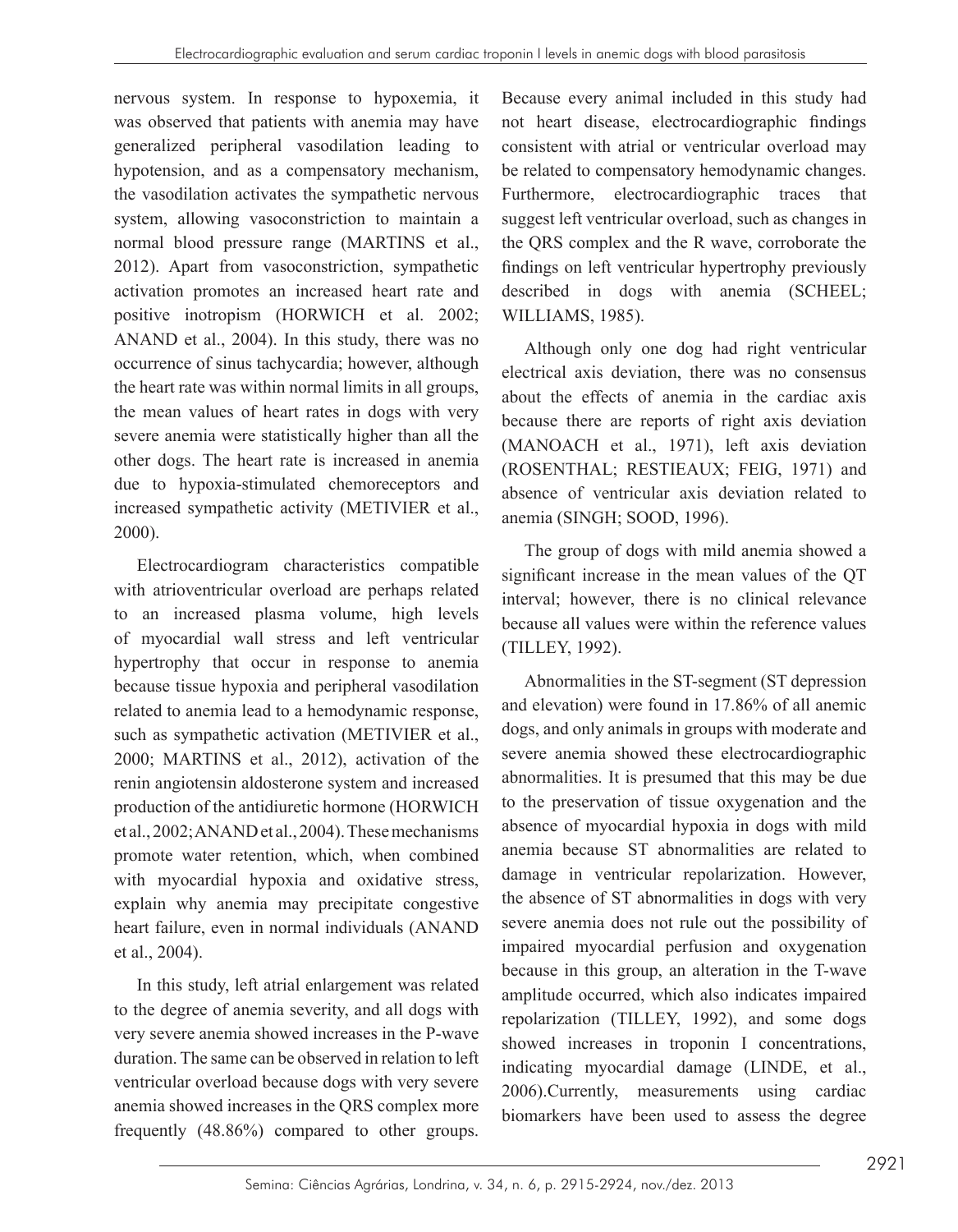of cardiac injuries, and troponin I is considered to be a biomarker with high sensitivity (O'BRIEN; LANDT; LADENSON, 1997). Cardiac troponin I is located exclusively in the myocardium where it is the only existing form, and its sensitivity and specificity for acute myocardial infarction are 97% and 95%, respectively (LINDE et al., 2006). The increase in cardiac troponin I levels, especially in dogs with advanced degrees of anemia, may indicate the possibility of cardiac injury both by hypoxia and myocarditis, as described in dogs with myocarditis and hemoparasitosis (LOBETTI; DVIR; PEARSON, 2002; SHAH; MCGOWAN, 2003; DINIZ et al., 2008).

The cardiac injury associated with anemia results from a reduction in red cell mass because erythrocytes provide oxygen to myocardial cells and promote the exchange of antioxidants that prevent oxidative stress and programmed cell death (SZACHNIEWICZ et al., 2003). Dogs with other etiologies for anemia showed higher levels of cardiac troponin I (GOW et al., 2011). Moreover, with an increase in sympathetic activation, the time of diastole is reduced, and this may impair coronary perfusion and increased myocardial oxygen consumption (CRUVINEL; CASTRO, 2003).

In the study, the association between the levels of troponin I and anemia were verified, showing the possibility of cardiac lesions related to anemia. Ralli, Horwich and Fonarow (2005) indicated that anemia is a factor for increased mortality by heart failure in humans, and they found increased levels of troponin I in 50.9% of the anemic patients. This should be verified in dogs with cardiomyopathy.

The study has some limitations, such as the evaluation of 28 patients divided into four groups of seven dogs only. Other limitations are related to atrial and ventricular measurements of enlargement, since the electrocardiogram is not the gold standard exam for measuring cardiac chambers. Therefore, thoracic radiography and

doppler echocardiography could increase the values of the results of this study. The laboratory tests that could be performed are PCR to confirm the diagnosis of blood parasitosis and the electrolytic evaluation to exclude its influence on electrocardiographic parameters as ST segment and T wave. Despite these limitations, the results of this study are relevant and further investigations can be performed to confirm the influences of hypoxia related to anemia on cardiovascular parameters in dogs, in several experimental models, since anemia is a very common medical condition in small animals.

# **Conclusions**

Dogs with anemia may develop electrocardiographic changes consistent with sympathetic activation, such as increased heart rate and a decreased prevalence of respiratory sinus arrhythmia. Electrocardiographic changes suggestive of atrial enlargement, such as increased duration and amplitude of the P wave, are likely related to increased preload and cardiac remodeling. Despite changes in repolarization suggestive of myocardial hypoxia, as the amplitude of the T wave increased, an elevation in the ST segment was not very frequently found in this study. However, there were increases in the levels of troponin I in 10.71% of the dogs. It is noteworthy that there was an association between increased troponin I and the level of severity of anemia, showing a risk of cardiac damage in anemic dogs.

# **Acknowledgement**

The authors acknowledge São Paulo Research Foundation (FAPESP) for the financial support (Proc. nº06/50150-5) and Professor Rosangela Zacarias Machado from the Imunoparasitology Laboratory – UNESP – Jaboticabal for the serological exams**.**

This study was approved by the Institutional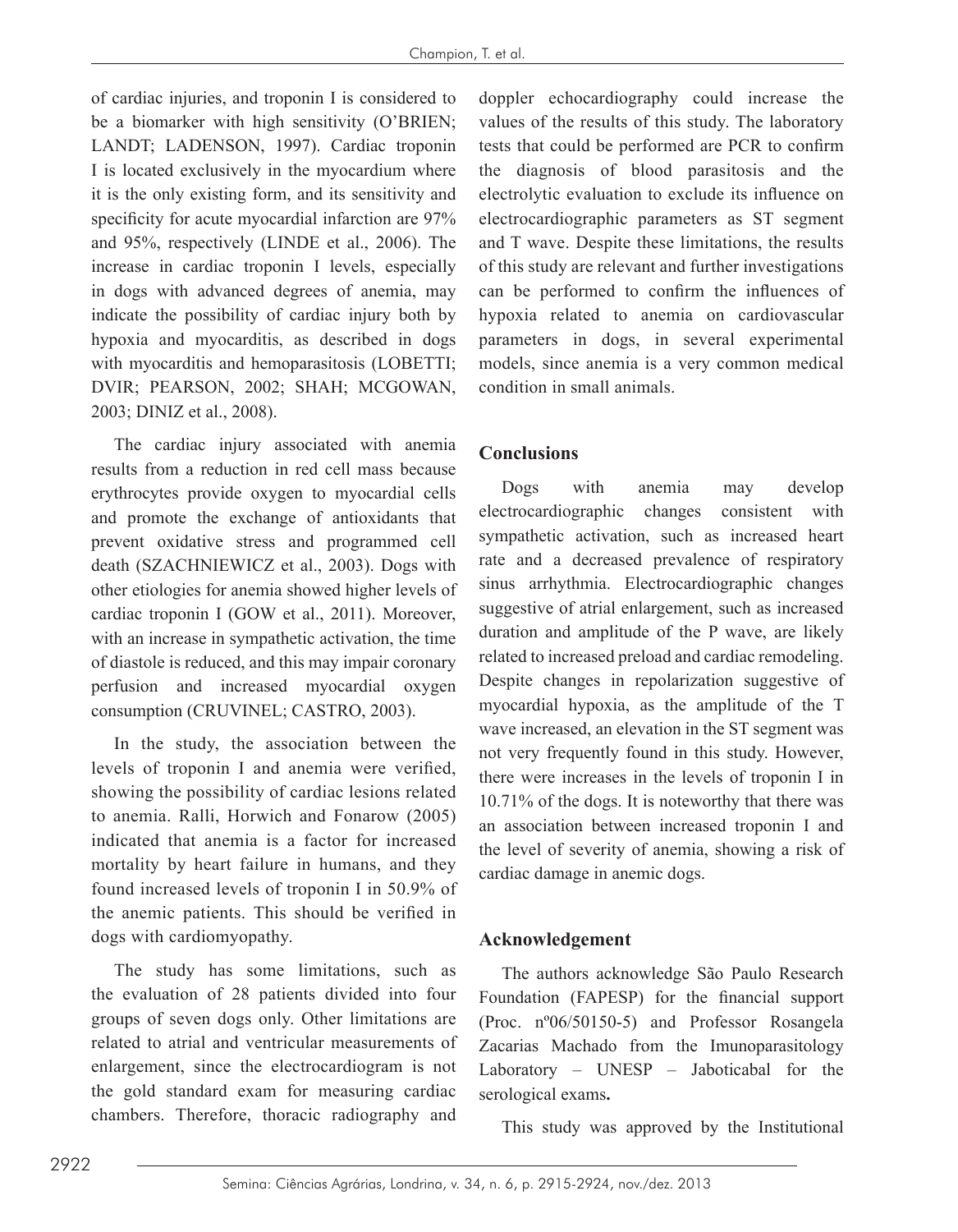Animal Care Committee (protocol number 004143/11).

# **References**

AIRD, B. Clinical and hematologic manifestation of anemia. In: FELDMAN, B. F.; ZINKL, J. G.; JAIN, N. C. (Ed.). *Schalm's veterinary hematology*. 5<sup>th</sup> ed. Philadelphia: Williams & Wilkins, 2000. p. 140-150.

ANAND, I.; MCMURRAY, J. J. V.; WHITMORE, J.; WARREN, W.; MCCAMISH, M. A.; BURTON P. B. J. Anemia and its relationship to clinical outcome in heart failure. *Circulation*, Dallas, v. 110, n. 2, p. 149-154, 2004.

CHAMPION, T.; PEREIRA NETO, G. B.; CAMACHO, A. A. Effects of Acute normovolemic anemia on hemodynamic parameters and acid-base balance in dogs. *Veterinary Medicine International*, New York, v. 2011, p. 1-6, 2011.

CRUVINEL M. G. C.; CASTRO, C. H. V. Disfunção diastólica: sua importância para o anestesiologista. *Revista Brasileira de Anestesiologia*, Rio de Janeiro, v. 53, n. 2, p. 237-247, 2003.

DINIZ, P. P. V. P.; DE MORAIS, H. S. A.; BREITSCHWERDT, E. B.; SCHWARTZ, D. S. Serum cardiac troponin I concentration in dogs with ehrlichiosis. *Journal of Veterinary Internal Medicine*, Philadelphia, v. 22, n. 5, p. 1136-1143, 2008.

GOW, D. J.; GOW, A. G.; BELL, R.; SPRATT, D.; CASH, R.; RICKETTS, S.; ARCHER, J.; MELLANBY, R. J. Serum cardiac troponin I in dogs with primary immune-mediated haemolytic anaemia. *Journal of Small Animal Practice*, Oxford, v. 52, n. 5, p. 259-64, 2011.

HORWICH, T.; FONAROW, G. C.; HAMILTON, M. A.; MACLELLAN, W. R.; BORENSTEIN, J. Anemia is associated with worse symptoms, greater impairment in functional capacity and a significant increase in mortality in patients with advanced heart failure. *Journal of American College of Cardiology*, New York, v. 39, n. 11, p. 1780-1786, 2002.

JONES, T. C.; HUNT, R. D.; KING, N. W. *Patologia veterinária.* 6. ed. São Paulo: Manole, 2000. 1415 p.

KOMAJDA, M. Prevalence of anemia in patients with chronic heart failure and their clinical characteristics. *Journal of Cardiac Failure*, Naperville, v. 10, n. 1, p. S1- S4, 2004.

LINDE, A.; SUMMERFIELD, N. J.; SLEEPER, M. M.; WRIGHT, F. B.; CLIFFORD, C. A.; MELGAREJO, T.; KNIGHT, D. H. Pilot study on cardiac troponin I levels in dogs with pericardial effusion. *Journal of Veterinary Cardiology*, Bern, v. 8, n. 1, p. 19-23, 2006.

LOBETTI, R. G. Cardiac involvement in canine babesiosis. *Journal of the South African Veterinary Association*, Pretoria, v. 76, n. 1, p. 4, 2005.

LOBETTI, R.; DVIR, E.; PEARSON, J. Cardiac troponins in canine babesiosis. *Journal of Veterinary Internal Medicine*, Philadelphia, v. 16, n. 1, p. 63-68, 2002.

MANOACH, M.; GITTER, S.; GROSSMAN, E.; VARON, D.; GASSNE, S. Influence of hemorrhage on the QRS complex of the electrocardiogram. *American Heart Journal*, St. Louis, v. 82, n. 1, p. 55-61, 1971.

MARTINS, W. D. A.; LOPES, H. F.; CONSOLIM-COLOMBO, F. M.; GUALANDRO, S. D. F. M.; ARTEAGA-FERNÁNDEZ, E.; MADY, C. Cardiovascular autonomic dysfunction in sickle cell anemia. *Autonomic Neuroscience*, New York, v. 166, n. 1, p. 54-59, 2012.

METIVIER, F.; MARCHAIS, S. J.; GUERIN, A. P.; PANNIER, B.; LONDON, G. M. Pathophysiology of anaemia: focus on the heart and blood vessels. *Nephrology Dialysis Transplantation*, Oxford, v. 15, p. 14-18, 2000. Supplement 3.

O'BRIEN, P. J.; LANDT, Y.; LADENSON, J. H. Differential reactivity of cardiac and skeletal muscle from various species in a cardiac troponin I immunoassay. *Clinical Chemistry*, New York, v. 43, n. 12, p. 2333- 2338, 1997.

PORTMAN, M. A.; STANDAERT, T. A.; NING, X. Relation of myocardial oxygen consumption and function to high energy phosphate utilization during graded hypoxia and reoxygenation in sheep in vivo. *Journal of Clinical Investigation*, New York, v. 95, n. 5, p. 2134, 1995.

RALLI, S.; HORWICH, T. B.; FONAROW, G. C. Relationship between anemia, cardiac troponin I, and B-type natriuretic peptide levels and mortality in patients with advanced heart failure. *American Heart Journal.* St. Louis, v. 150, n. 6, p. 1220-1227, 2005.

ROSENTHAL, A.; RESTIEAUX, N. J.; FEIG, S. A. Influence of acute variations in hematocrit on the QRS complex of the Frank electrocardiogram. *Circulation*, Dallas, v. 44, n. 3, p. 456-465, 1971.

SCHEEL, K. W.; WILLIAMS, S. E. Hypertrophy and coronary and collateral vascularity in dogs with severe chronic anemia. *American Journal of Physiology:Heart and Circulatory Physiology*, Bethesda, v. 249, n. 5, p. H1031-H1037, 1985.